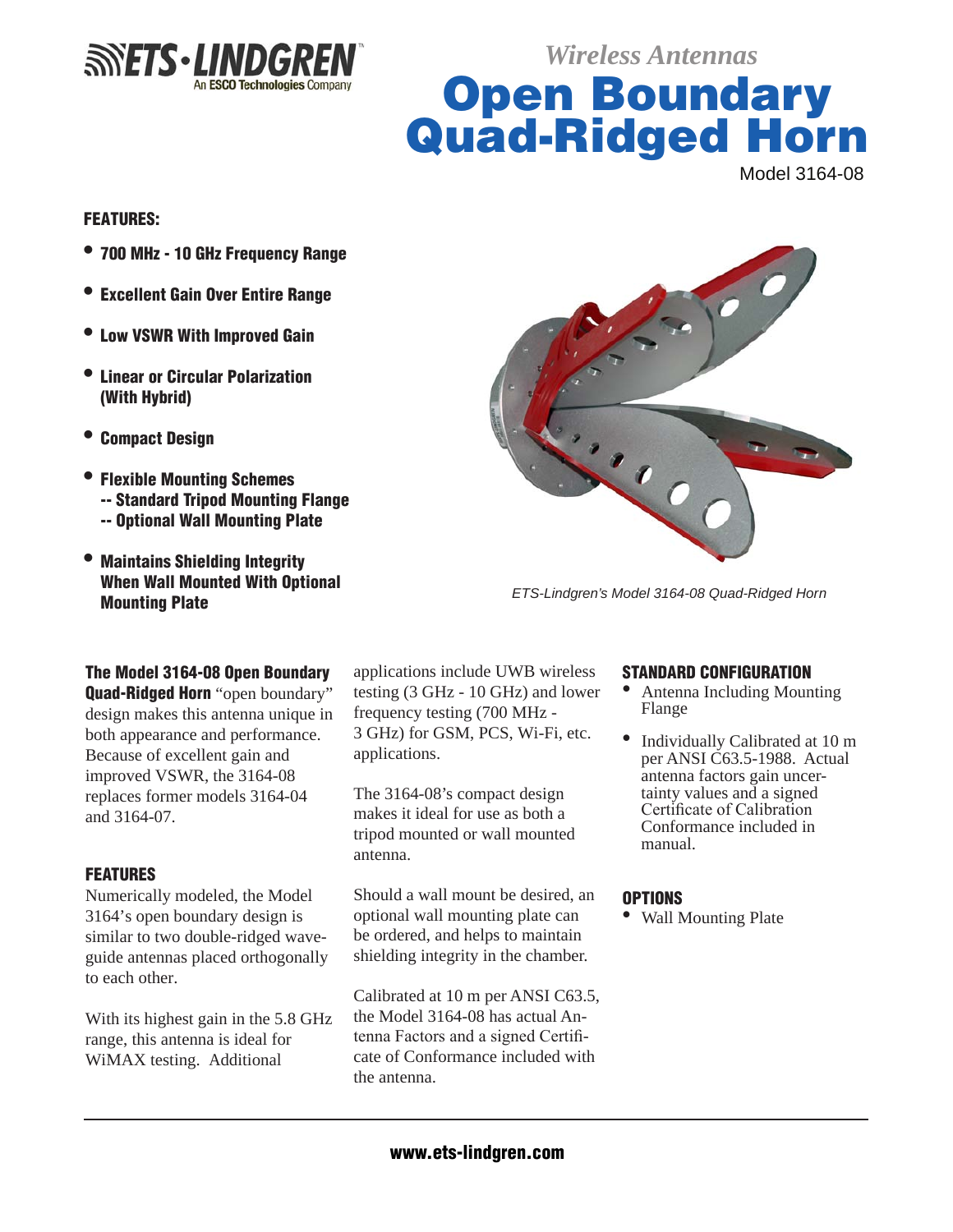

*Wireless Antennas*

# **Open Boundary** Quad-Ridged Horn

Model 3164-08





*Model 3164-08 Typical Cross Port Isolation*

## **Electrical Specifications**

| <b>MODEL#</b> | <b>FREQUENCY</b> | <b>CROSS-POLARIZATION</b> | <b>IMPEDENCE</b> | <b>CONNECTOR</b>   |
|---------------|------------------|---------------------------|------------------|--------------------|
|               | <b>RANGE</b>     | <b>ISOLATION</b>          | (NORMAL)         | <b>INPUT POWER</b> |
| 3164-08       | 700 MHz - 10 GHz | 20dB                      | $50 \Omega$      | SMA Female (2)     |

# **Physical Specifications**

| <b>MODEL#</b> | <b>HEIGHT</b><br>(OVERALL) | <b>WIDTH</b><br>(OVERALL) | <b>DEPTH</b><br>(OVERALL) | <b>WEIGHT</b> |
|---------------|----------------------------|---------------------------|---------------------------|---------------|
| 3164-08       | 36.07 cm                   | 36.07 cm                  | 36.58 cm                  | 5.1 kg        |
|               | 14.20 in.                  | 14.20 in.                 | 14.40 in.                 | $11.4$ lb.    |
|               |                            |                           |                           |               |